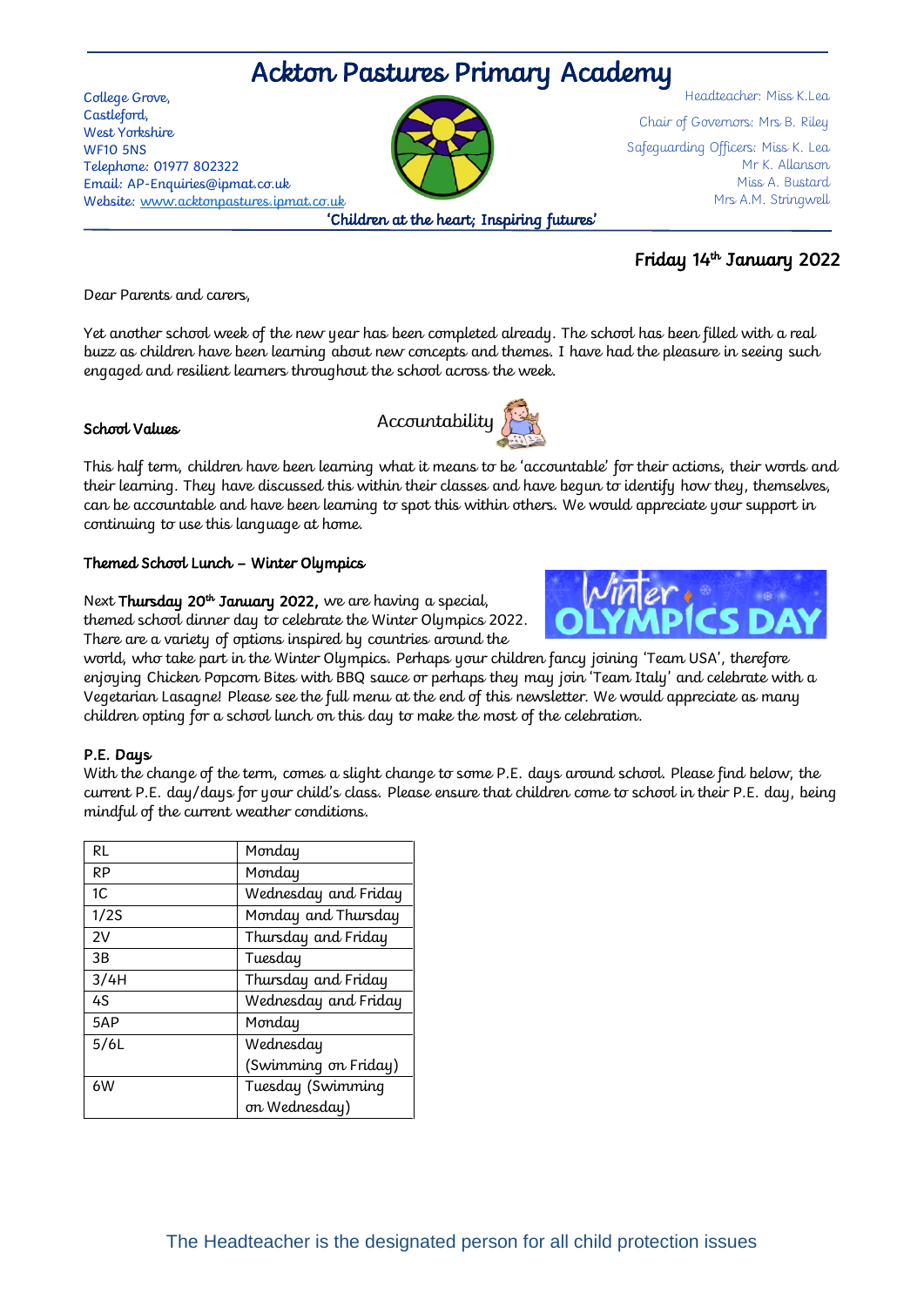#### Class Dojo

Following an incredibly successful first full term, Class Dojo is very much becoming an integral part of life at Ackton Pastures. All staff recognise children for a variety of successes across the day and continue to award 'Dojos'.

It has been so wonderful to see that 225 parents have downloaded the app and are able to see the successes of their children each day. If you are one of our families who



have not yet connected, please seek support from your child's class teacher who would be happy to help.

#### Covid-19

As I am sure you are aware, there has been further changes to the process following a positive Covid-19 test result. Please know that this will be written in to a new version of our risk assessment which will be shared on our website at the earliest opportunity.

#### **Attendance**

| RL             | 97%   |
|----------------|-------|
| RP             | 95.2% |
| 1 <sup>C</sup> | 97.1% |
| 1/2S           | 91.4% |
| 2V             | 99.3% |
| 3B             | 95.7% |
| 3/4H           | 95.4% |
| 4S             | 95.2% |
| 5AP            | 95.4% |
| 5/6L           | 90.7% |
| 6W             | 89.1% |

Congratulations to RL and 1C who have achieved or exceeded our target of 97% and a special congratulations to Miss Volland's class  $(2V)$  who had the highest percentage this week and it was  $99.3\%$ !

I hope you all have a safe and wonderful weekend.

Mrs R Taylor Interim Headteacher